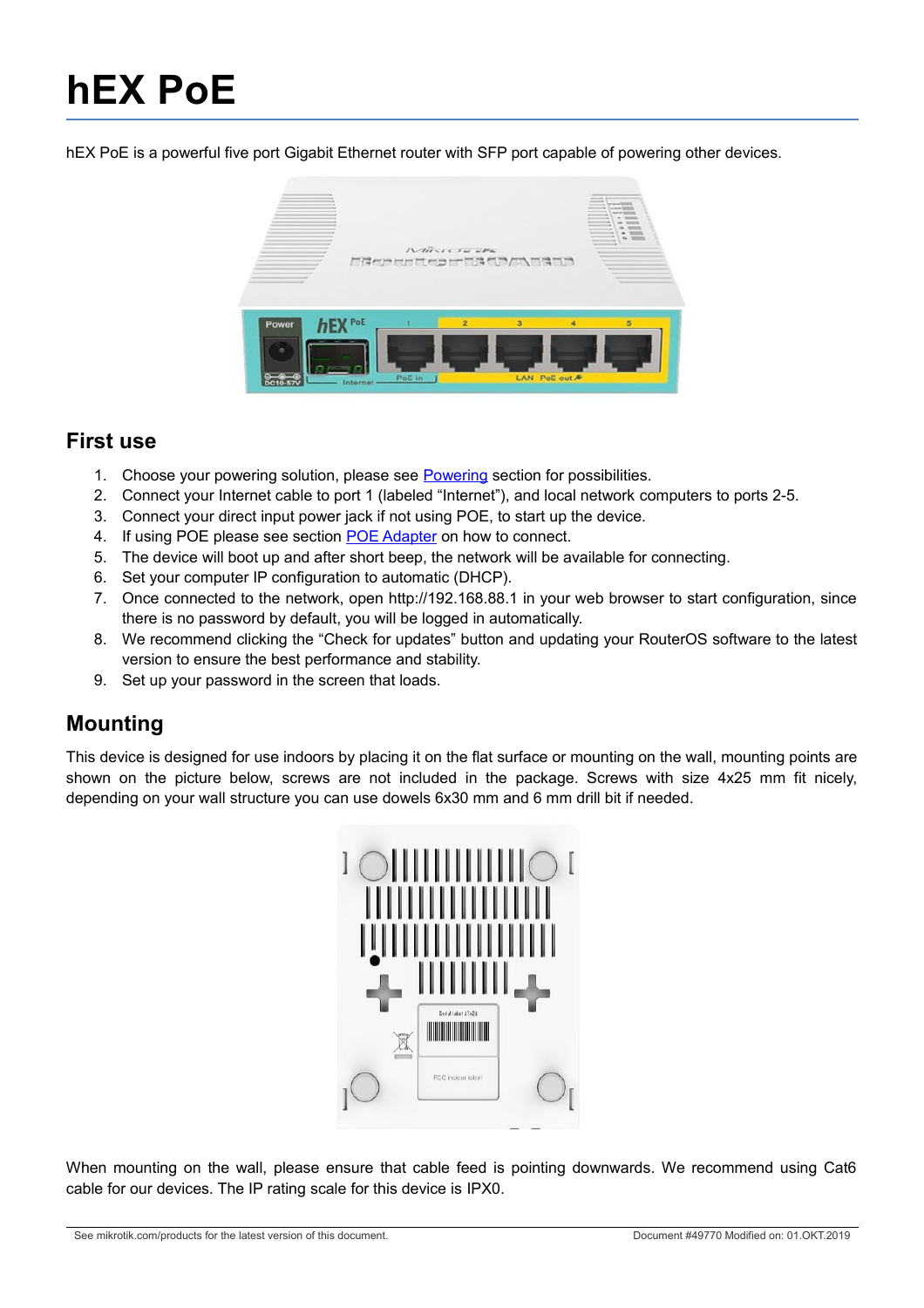Warning! This equipment should be installed and operated with a minimum distance of 20 cm between the device and your body. Operation of this equipment in the residential environment could cause radio interference.

#### <span id="page-1-0"></span>**Powering**

The device accepts power from the power jack or from the first Ethernet port (Passive PoE):

- Direct input power jack (5.5mm outside and 2mm inside, female, pin positive) accepts 12 57 V ⎓DC.
- The first Ethernet port accepts passive Power over Ethernet 12 57 V = DC.

The power consumption of this device under maximum load with attachments is 59 W. Without attachments 6 W.

#### **Power output**

This device can supply PoE power to external devices from its Ethernet ports. This is convenient as you don't need any additional PoE injectors to power other devices. The output voltage will be the same as input voltage. Maximum power output of each Ethernet port in this mode is 1 A (total maximum for all ports is 2 A). Once Power Output is enabled in RouterOS, the Ethernet LED adds red color to it (green means Ethernet link is made, red means power but no link, red and green both means there is link and power).

#### **Booting process**

RouterOS includes many configuration options in addition to what is described in this document. We suggest starting here to get yourself accustomed to the possibilities: http://mt.ly/help. In case IP connection is not available. the Winbox tool [\(http://mt.lv/winbox\)](http://mt.lv/winbox) can be used to connect to the MAC address of the device from the LAN side (all access is blocked from the Internet port by default).

For recovery purposes, it is possible to boot the device from the network, see a section [Reset button.](#page-1-2)

## **Extension Slots and Ports**

- The device has five individual Ethernet ports, supporting automatic cross/straight cable correction (Auto MDI/X), so you can use either straight or cross-over cables for connecting to other network devices.
- 1G SFP port.
- MicroSD card slot.
- USB type A slot.

Please visit wiki pages for MikroTik SFP module compatibility table: [https://wiki.mikrotik.com/wiki/MikroTik\\_SFP\\_module\\_compatibility\\_table](https://wiki.mikrotik.com/wiki/MikroTik_SFP_module_compatibility_table)

## **Buttons and jumpers**

#### <span id="page-1-2"></span>**Reset button**

The RouterBOOT reset button has the following functions. Press the button and apply the power, then:

- Release the button when a green LED starts flashing, to reset RouterOS configuration to defaults.
- Release the button when the LED turns solid green to clear all configuration and bridge all interfaces.
- Release the button after LED is no longer lit (~20 seconds) to cause a device to look for Netinstall servers (required for reinstalling RouterOS over the network).

Regardless of the above option used, the system will load the backup RouterBOOT loader if the button is pressed before power is applied to the device. Useful for RouterBOOT debugging and recovery.

## <span id="page-1-1"></span>**Connecting to a POE Adapter:**

- 1. Connect the Ethernet cable from the device to the POE port of the POE adapter.
- 2. Connect an Ethernet cable from your LAN to the LAN port of the POE adapter, please mind arrows for data and power flow.
- 3. Connect the power cord to the adapter, and then plug the power cord into a power outlet.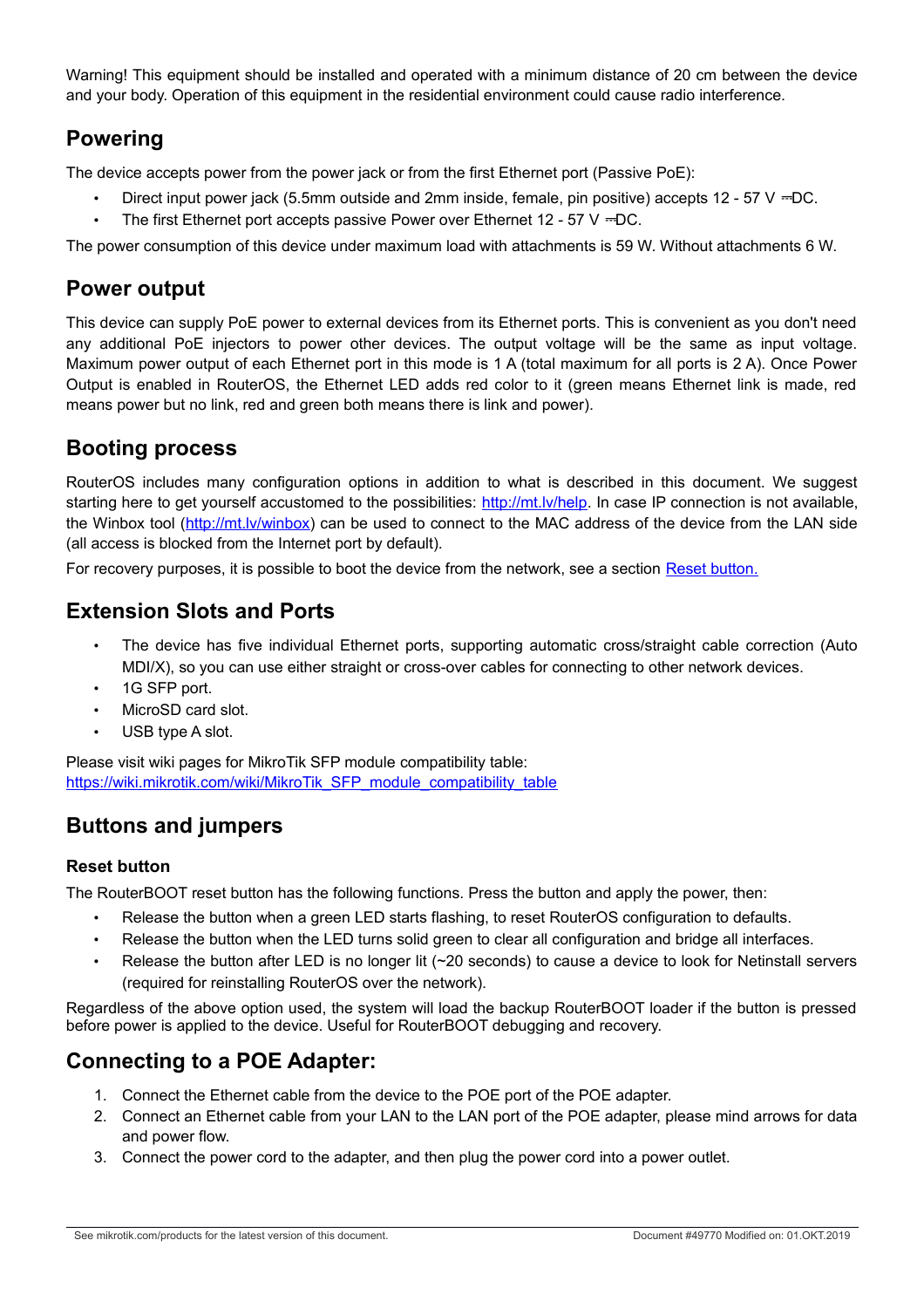## **Accessories**

Package includes the following accessories that come with the device:

- Power adapter 24 V DC  $= 2.5 A 60W 88%$  VI 121x51x34 C14 cable 1.2 m plug RA 2.1 mm.
- EU/US power cord.

#### **Specifications**

For more information about this product, specification and pictures please visit our web page: <https://mikrotik.com/product/RB960PGS>

# **Operating System Support**

The device supports RouterOS software version 6. The specific factory installed version number is indicated in the RouterOS menu /system resource. Other operating systems have not been tested.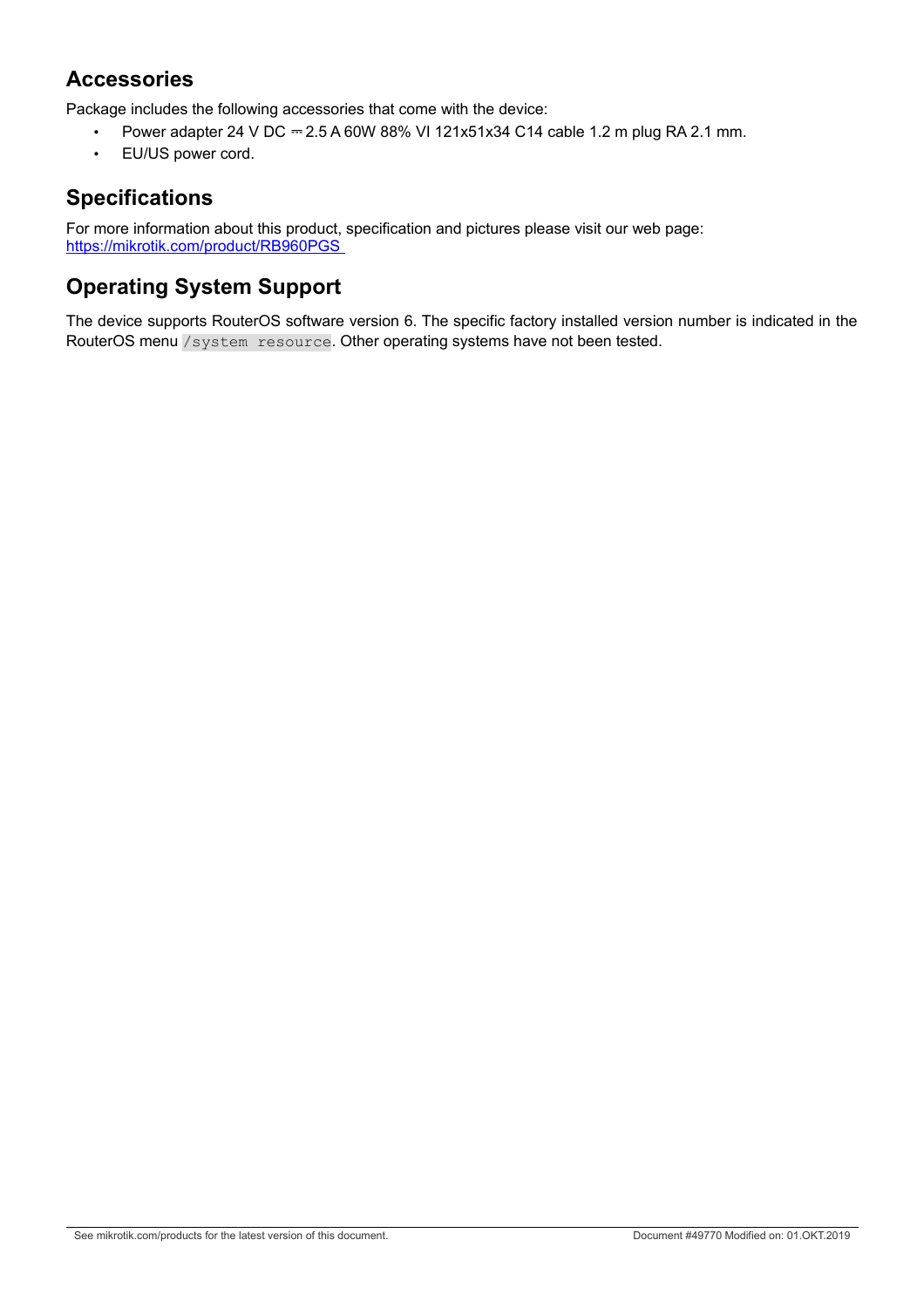# **Federal Communication Commission Interference Statement**

This equipment has been tested and found to comply with the limits for a Class B digital device, pursuant to Part 15 of the FCC Rules. These limits are designed to provide reasonable protection against harmful interference in a residential installation.

This equipment generates, uses and can radiate radio frequency energy and, if not installed and used in accordance with the instructions, may cause harmful interference to radio communications. However, there is no guarantee that interference will not occur in a particular installation. If this equipment does cause harmful interference to radio or television reception, which can be determined by turning the equipment off and on, the user is encouraged to try to correct the interference by one of the following measures:

- Reorient or relocate the receiving antenna.
- Increase the separation between the equipment and receiver.
- Connect the equipment into an outlet on a circuit different from that to which the receiver is connected.
- Consult the dealer or an experienced radio/TV technician for help.

FCC Caution: Any changes or modifications not expressly approved by the party responsible for compliance could void the user's authority to operate this equipment.

This device complies with Part 15 of the FCC Rules. Operation is subject to the following two conditions: (1) This device may not cause harmful interference, and (2) this device must accept any interference received, including interference that may cause undesired operation.

Note: This unit was tested with shielded cables on the peripheral devices. Shielded cables must be used with the unit to ensure compliance.

#### **Industry Canada**

This device complies with Industry Canada licence-exempt RSS standard(s). Operation is subject to the following two conditions: (1) this device may not cause interference, and (2) this device must accept any interference, including interference that may cause undesired operation of the device.

Le présent appareil est conforme aux CNR d'Industrie Canada applicables aux appareils radio exempts de licence. L'exploitation est autorisée aux deux conditions suivantes: (1) l'appareil ne doit pas produire de brouillage, et (2) l'utilisateur de l'appareil doit accepter tout brouillage radioélectrique subi, même si le brouillage est susceptible d'en compromettre le fonctionnement.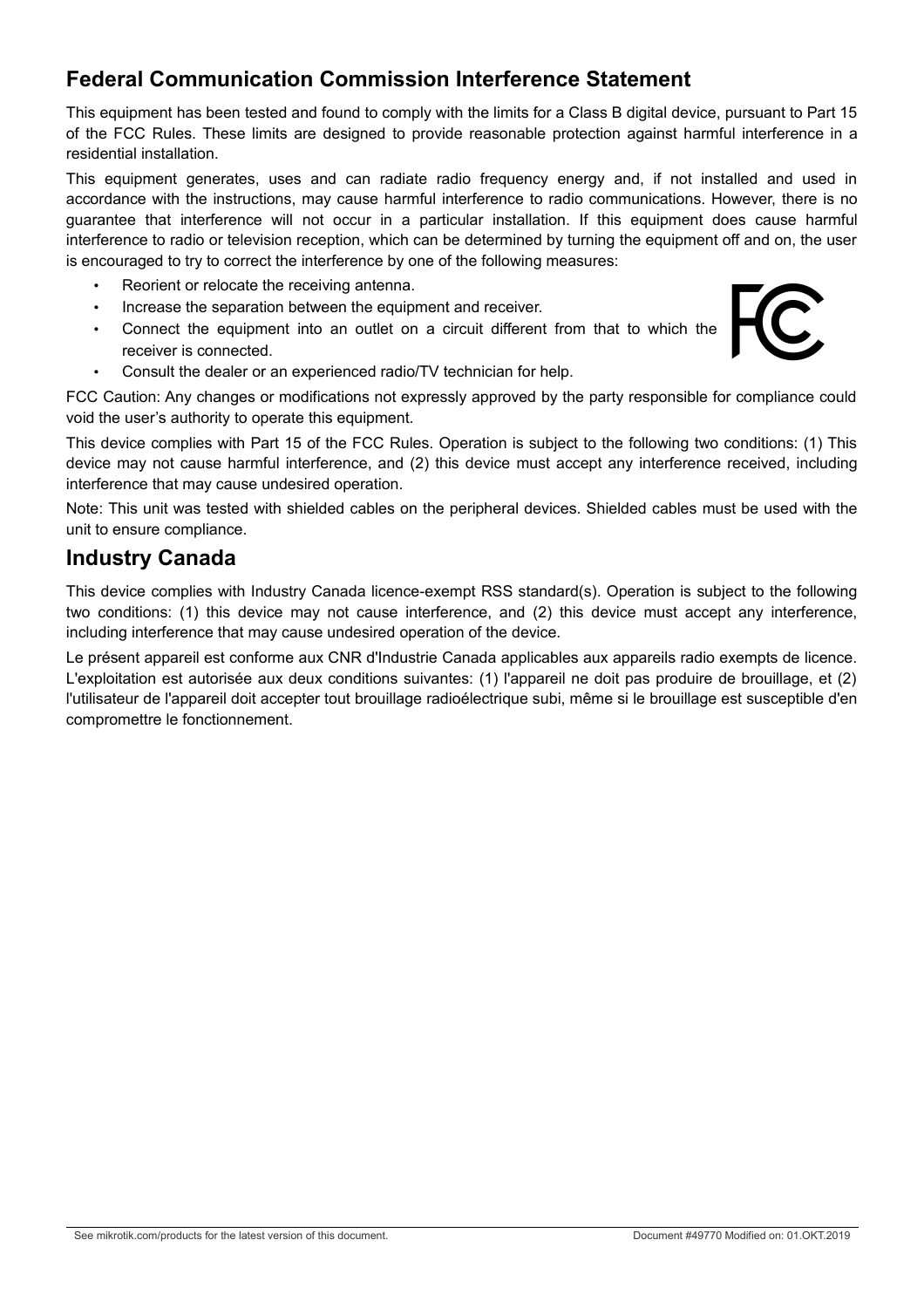#### **CE Declaration of Conformity**

Manufacturer: Mikrotikls SIA, Brivibas gatve 214i Riga, Latvia, LV1039.

|    | ividi iulacturei . Iviiki olikis OIA, Ditvibas yatve ZT41 Nya, Latvia, Lv 1009                                                                                                                                                              |
|----|---------------------------------------------------------------------------------------------------------------------------------------------------------------------------------------------------------------------------------------------|
|    | ВСС настоящото Mikrotīkls SIA декларира, че този тип радиосъоръжение RouterBOARD е в съответствие с Директива 2014/53/EC.                                                                                                                   |
|    | Цялостният текст на ЕС декларацията за съответствие може да се намери на следния интернет адрес: https://mikrotik.com/products                                                                                                              |
|    | CS Tímto Mikrotīkls SIA prohlašuje, že typ rádiového zařízení RouterBOARD je v souladu se směrnicí 2014/53/EU. Úplné znění EU prohlášení o                                                                                                  |
|    | shodě je k dispozici na této internetové adrese: https://mikrotik.com/products                                                                                                                                                              |
|    | DA Hermed erklærer Mikrotīkls SIA, at radioudstyrstypen RouterBOARD er i overensstemmelse med direktiv 2014/53/EU. EU-                                                                                                                      |
|    | overensstemmelseserklæringens fulde tekst kan findes på følgende internetadresse: https://mikrotik.com/products                                                                                                                             |
|    | DE Hiermit erklärt Mikrotīkls SIA, dass der Funkanlagentyp RouterBOARD der Richtlinie 2014/53/EU entspricht. Der vollständige Text der EU-                                                                                                  |
|    | Konformitätserklärung ist unter der folgenden Internetadresse verfügbar: https://mikrotik.com/products                                                                                                                                      |
| EL | Με την παρούσα ο/η Mikrotīkls SIA, δηλώνει ότι ο ραδιοεξοπλισμός RouterBOARD πληροί την οδηγία 2014/53/ΕΕ. Το πλήρες κείμενο της<br>δήλωσης συμμόρφωσης ΕΕ διατίθεται στην ακόλουθη ιστοσελίδα στο διαδίκτυο: https://mikrotik.com/products |
|    | EN Hereby, Mikrotīkls SIA declares that the radio equipment type RouterBOARD is in compliance with Directive 2014/53/EU. The full text of the                                                                                               |
|    | EU declaration of conformity is available at the following internet address: https://mikrotik.com/products                                                                                                                                  |
|    | ES Por la presente, Mikrotīkls SIA declara que el tipo de equipo radioeléctrico RouterBOARD es conforme con la Directiva 2014/53/UE. El texto                                                                                               |
|    | completo de la declaración UE de conformidad está disponible en la dirección Internet siguiente: https://mikrotik.com/products                                                                                                              |
|    | ET Käesolevaga deklareerib Mikrotīkls SIA, et käesolev raadioseadme tüüp RouterBOARD vastab direktiivi 2014/53/EL nõuetele. ELi                                                                                                             |
|    | vastavusdeklaratsiooni täielik tekst on kättesaadav järgmisel internetiaadressil: https://mikrotik.com/products                                                                                                                             |
|    | Mikrotīkls SIA vakuuttaa, että radiolaitetyyppi RouterBOARD on direktiivin 2014/53/EU mukainen. EU-vaatimustenmukaisuusvakuutuksen                                                                                                          |
|    | täysimittainen teksti on saatavilla seuraavassa internetosoitteessa: https://mikrotik.com/products                                                                                                                                          |
|    | FR Le soussigné, Mikrotīkls SIA , déclare que l'équipement radioélectrique du type RouterBOARD est conforme à la directive 2014/53/UE. Le                                                                                                   |
|    | texte complet de la déclaration UE de conformité est disponible à l'adresse internet suivante: https://mikrotik.com/products                                                                                                                |
|    | HR∭likrotīkls SIA ovime izjavljuje da je radijska oprema tipa RouterBOARD u skladu s Direktivom 2014/53/EU. Cjeloviti tekst EU izjave o                                                                                                     |
|    | sukladnosti dostupan je na sljedećoj internetskoj adresi: https://mikrotik.com/products                                                                                                                                                     |
|    | HU Mikrotīkls SIA igazolja, hogy a RouterBOARD típusú rádióberendezés megfelel a 2014/53/EU irányelvnek. Az EU-megfelelőségi nyilatkozat                                                                                                    |
|    | teljes szövege elérhető a következő internetes címen: https://mikrotik.com/products                                                                                                                                                         |
| lΓ | Ill fabbricante, Mikrotīkls SIA, dichiara che il tipo di apparecchiatura radio RouterBOARD è conforme alla direttiva 2014/53/UE. Il testo                                                                                                   |
|    | completo della dichiarazione di conformità UE è disponibile al seguente indirizzo Internet: https://mikrotik.com/products                                                                                                                   |
| IS | Hér með lýsir Mikrotīkls SIA því yfir að RouterBOARD er í samræmi við grunnkröfur og aðrar kröfur, sem gerðar eru í tilskipun 2014/53/EU.                                                                                                   |
|    | Fullur texti ESB samræmisyfirlýsingar er að finna á eftirfarandi veffangi: https://mikrotik.com/products                                                                                                                                    |
| LТ | Aš, Mikrotīkls SIA, patvirtinu, kad radijo įrenginių tipas RouterBOARD atitinka Direktyvą 2014/53/ES. Visas ES atitikties deklaracijos tekstas                                                                                              |
|    | prieinamas šiuo interneto adresu: https://mikrotik.com/products                                                                                                                                                                             |
|    | Ar šo Mikrotīkls SIA deklarē, ka radioiekārta RouterBOARD atbilst Direktīvai 2014/53/ES. Pilns ES atbilstības deklarācijas teksts ir pieejams                                                                                               |
|    | šādā interneta vietnē: https://mikrotik.com/products                                                                                                                                                                                        |
|    | MT B'dan, Mikrotīkls SIA , niddikjara li dan it-tip ta' tagħmir tar-radju RouterBOARD huwa konformi mad-Direttiva 2014/53/UE. It-test kollu tad-                                                                                            |
|    | dikjarazzjoni ta' konformità tal-UE huwa disponibbli f'dan l-indirizz tal-Internet li ġej: https://mikrotik.com/products                                                                                                                    |
|    | NL  Hierbij verklaar ik, Mikrotīkls SIA , dat het type radioapparatuur RouterBOARD conform is met Richtlijn 2014/53/EU. De volledige tekst van                                                                                              |
|    | de EU-conformiteitsverklaring kan worden geraadpleegd op het volgende internetadres: https://mikrotik.com/products                                                                                                                          |
|    | NOMikrotīkls SIA erklærer herved at utstyret RouterBOARD er i samsvar med de grunnleggende krav og øvrige relevante krav i direktiv                                                                                                         |
|    | 2014/53/EU. Den fulle teksten til EU-samsvarserklæringen er tilgjengelig på følgende internettadresse: https://mikrotik.com/products                                                                                                        |
| ĒΓ | Mikrotīkls SIA niniejszym oświadcza, że typ urządzenia radiowego RouterBOARD jest zgodny z dyrektywą 2014/53/UE. Pełny tekst                                                                                                                |
|    | deklaracji zgodności UE jest dostępny pod następującym adresem internetowym: https://mikrotik.com/products                                                                                                                                  |
|    | PT O(a) abaixo assinado(a) Mikrotīkls SIA declara que o presente tipo de equipamento de rádio RouterBOARD está em conformidade com a                                                                                                        |
|    | Diretiva 2014/53/UE. O texto integral da declaração de conformidade está disponível no seguinte endereço de Internet:                                                                                                                       |
|    | https://mikrotik.com/products                                                                                                                                                                                                               |
|    | ROPrin prezenta, Mikrotīkls SIA declară că tipul de echipamente radio RouterBOARD este în conformitate cu Directiva 2014/53/UE. Textul                                                                                                      |
|    | integral al declarației UE de conformitate este disponibil la următoarea adresă internet: https://mikrotik.com/products                                                                                                                     |
|    | SK Mikrotīkls SIA týmto vyhlasuje, že rádiové zariadenie typu RouterBOARD je v súlade so smernicou 2014/53/EÚ. Úplné EÚ vyhlásenie o                                                                                                        |
|    | zhode je k dispozícii na tejto internetovej adrese: https://mikrotik.com/products                                                                                                                                                           |
|    | SL Mikrotīkls SIA potrjuje, da je tip radijske opreme RouterBOARD skladen z Direktivo 2014/53/EU. Celotno besedilo izjave EU o skladnosti je                                                                                                |
|    | na voljo na naslednjem spletnem naslovu: https://mikrotik.com/products                                                                                                                                                                      |
|    | SV Härmed försäkrar Mikrotīkls SIA att denna typ av radioutrustning RouterBOARD överensstämmer med direktiv 2014/53/EU. Den fullständiga                                                                                                    |
|    | texten till EU-försäkran om överensstämmelse finns på följande webbadress: https://mikrotik.com/products                                                                                                                                    |

#### **MPE statement**

This equipment complies with EU radiation exposure limits set forth for an uncontrolled environment. This equipment should be installed and operated with minimum distance of 20 cm between the radiator and your body, unless specifically stated otherwise in page 1 of this document. In RouterOS you must specify your country, to make sure local wireless regulations are observed.

#### **Frequency bands terms of use**

| Frequency range (for applicable models) Channels used Maximum Output Power (EIRP) Restriction |           |        |                                                        |
|-----------------------------------------------------------------------------------------------|-----------|--------|--------------------------------------------------------|
| 2412-2472 MHz                                                                                 | - 13      | 20 dBm | Without any restriction to use in all EU Member States |
| 5150-5250 MHz                                                                                 | 26 - 48   | 23 dBm | Restricted to indoor use only*                         |
| 5250-5350 MHz                                                                                 | 52 - 64   | 20 dBm | Restricted to indoor use only*                         |
| 5470-5725 MHz                                                                                 | 100 - 140 | 27 dBm | Without any restriction to use in all EU Member States |

*\* It is the customer's responsibility to follow local country regulations, including operation within legal frequency channels, output power, cabling requirements, and Dynamic Frequency Selection (DFS) requirements. All Mikrotik radio devices must be professionally installed!*

*Note. Information contained here is subject to change. Please visit the product page on [www.mikrotik.com](http://www.mikrotik.com/) for the most up to date version of this document.*